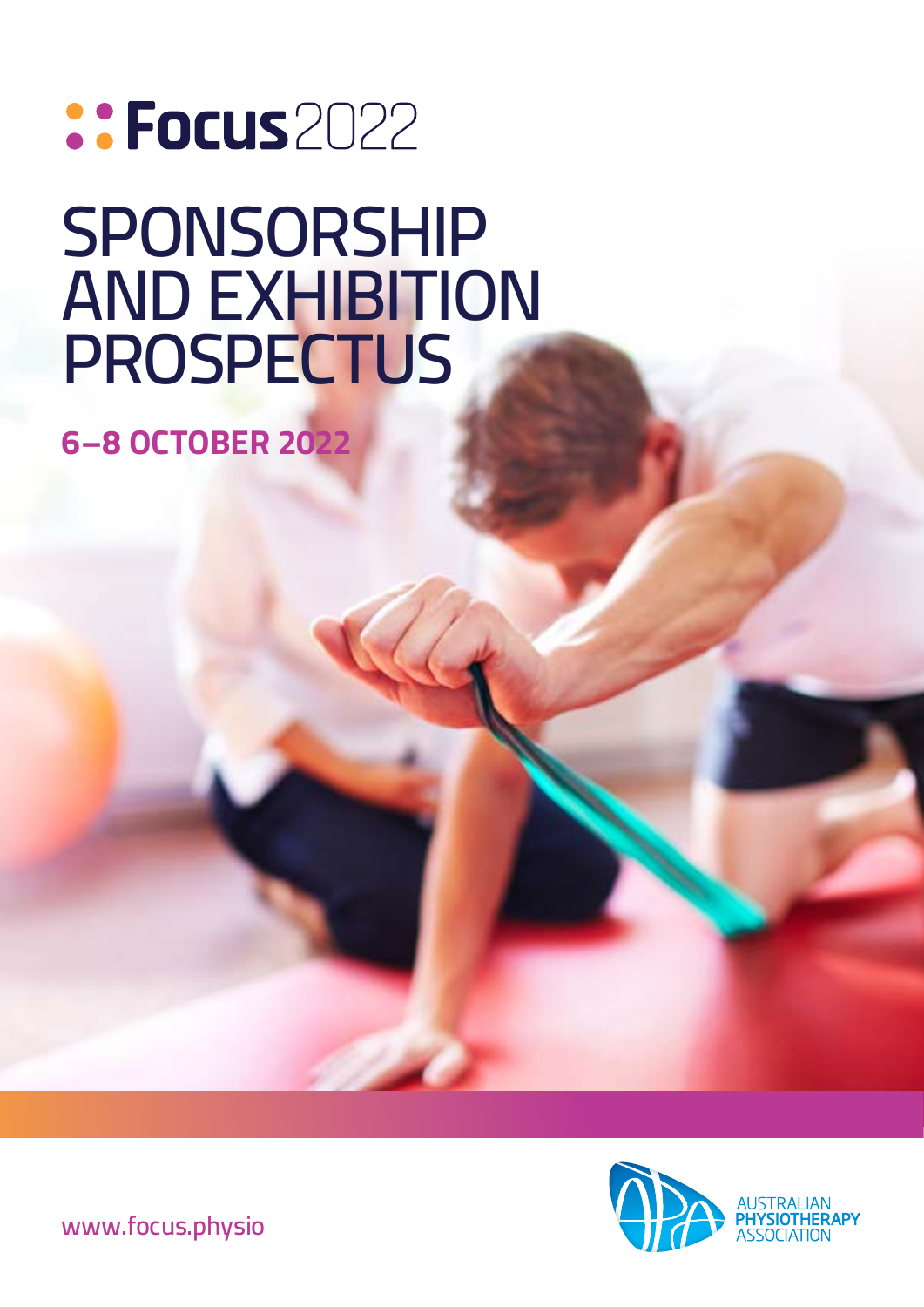## **INVITATION**

#### The Australian Physiotherapy Association (APA) is the peak body representing the interests of Australian physiotherapists and their patients. The APA is a national organisation with more than 30,000 members.

The APA is committed to the concept of continuing professional education, with a strategic plan strongly focused on providing opportunities for members through professional excellence and career success.

[australian.physio](https://australian.physio)



Great Eastern Hwy, Burswood, Perth Western Australia 6100 [crownperth.com.au](https://crownperth.com.au)

### **Welcome to FOCUS 2022**

**With a vision for the future, this conference will focus on the latest in business, education, leadership and practice in physiotherapy.**

**Predicting the future is challenging. FOCUS 2022 will provide a foundation to help attendees prepare, understand and manage the challenges and opportunities that may lie ahead.**



### *<u>: Focus</u> 2022*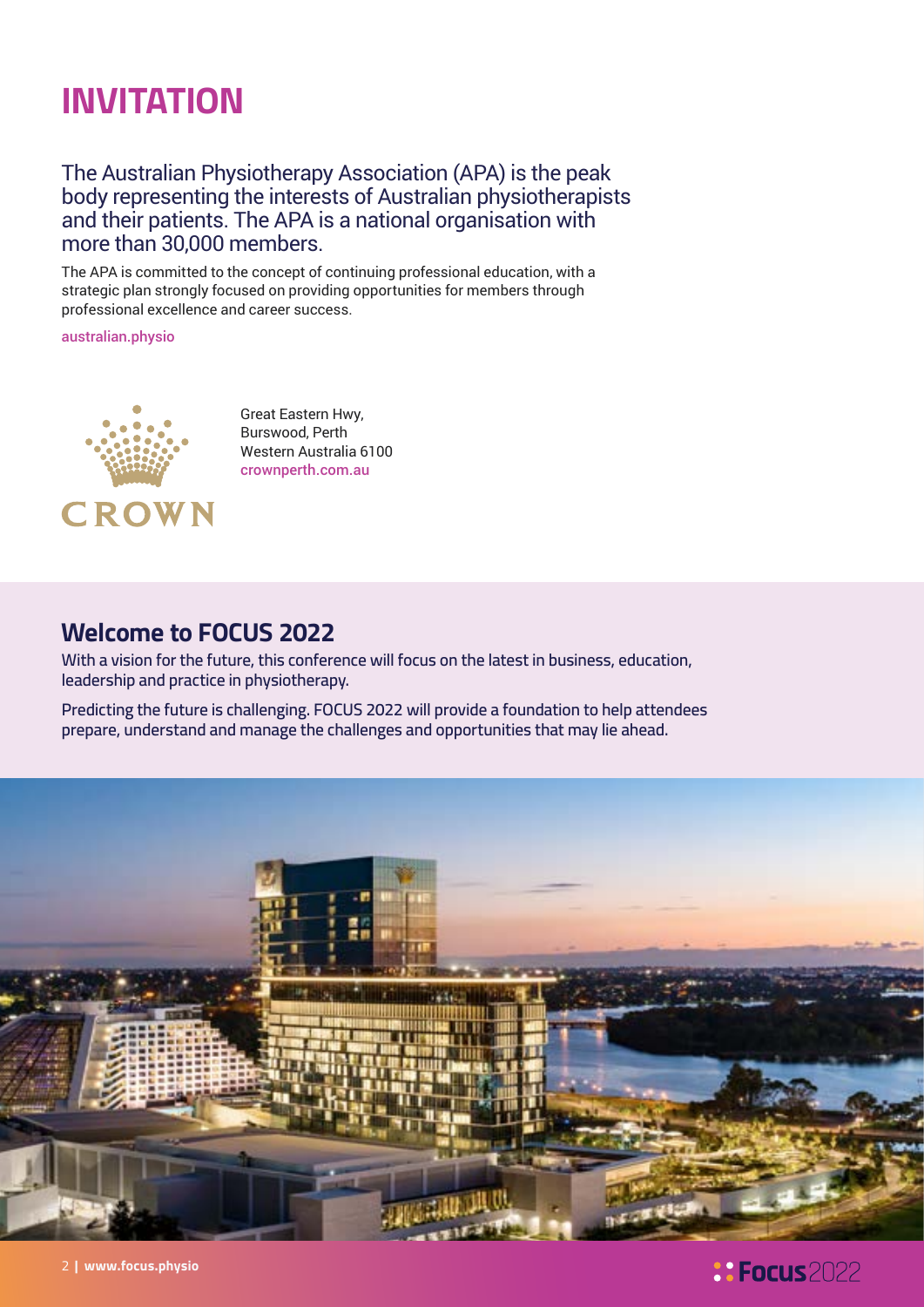## **WHO ATTENDS?**

With an expected audience of around 300 national attendees, and an exhibition of 50 booths, the conference will bring together industry professionals from across Australia and promises to be an excellent networking opportunity.

Showcase your products and services to:

- physiotherapy practitioners
- practice managers and owners
- business leaders
- allied health clinicians

## **WHY PARTNER?**

- Showcasing and educating around 300 prospective face-to-face customers in the use of your products, services and programs.
- Exposure to a national and world wide online audience via the 2022 conference website and conference app.
- Collecting highly qualified leads and strengthening long term brand building.
- Being seen as a supporter of physiotherapists and physiotherapy in Australia.



We hope to have a chance to discuss the opportunities set out in the following prospectus with you.

### **APA Contacts:**

Glenn Lloyd Manager, Corporate Partnerships & Business Development

E: glenn.lloyd@australian.physio P: +61 3 9092 0822 M: 0412 379 532

Maree Whittingham Senior Account Coordinator, Partnerships & Advertising

E: maree.whittingham@australian.physio P: +61 3 9092 0834

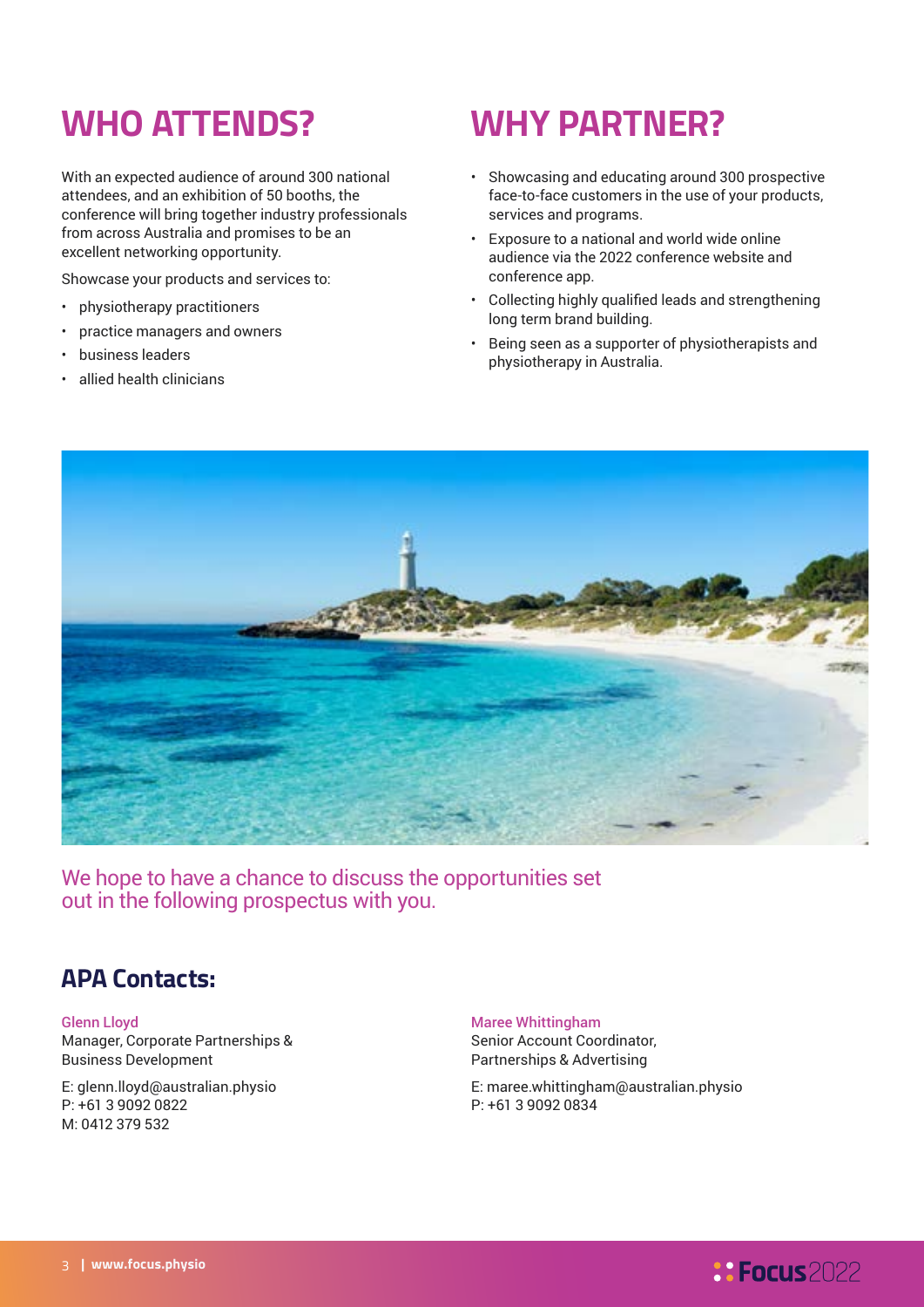## **PROGRAM SNAPSHOT**

### **Thursday 6 October**

- > Exhibition opens (12.00pm)
- > Opening ceremony and keynote address
- > Breakout sessions: invited and abstracts
- > Welcome Reception

### **Friday 7 October**

- > Exhibition
- > Keynote addresses
- > Breakout sessions: invited and abstracts

### **Saturday 8 October**

- > Exhibition
- > Keynote addresses
- > Breakout sessions: invited and abstracts
- > Closing plenary
- > Conference Dinner: Quokk n Quoll! (Rock n Roll, WA style!)



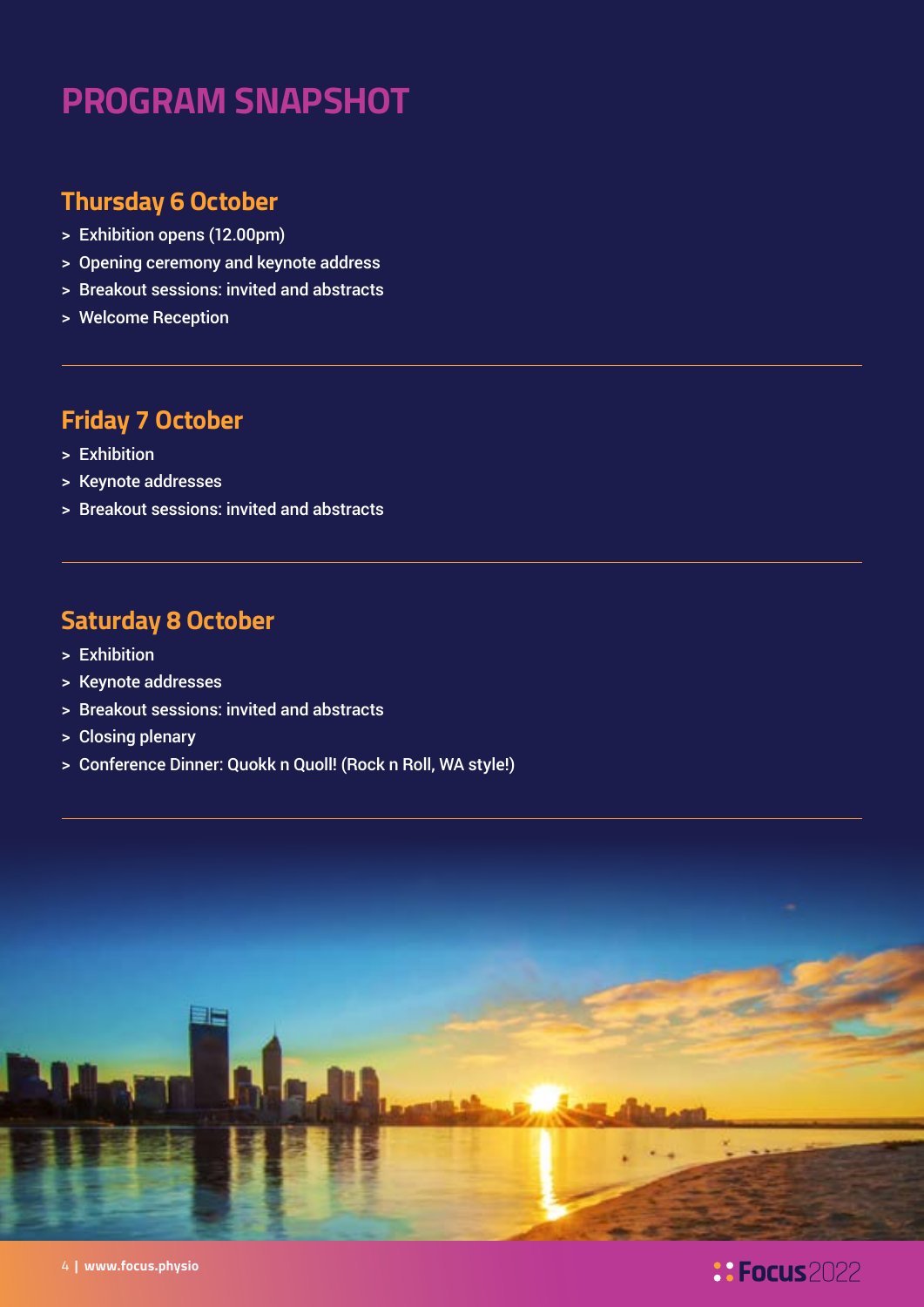## **PARTNERSHIP OPPORTUNITIES**

#### APA would be delighted to discuss any partnership opportunity with you that will benefit your company and our delegates.

Our aim is to ensure that our delegates leave the conference and exhibition feeling inspired and uplifted and that our partners receive engagement and exposure for your support of the APA and the industry. Delegates' major focus is on business and leadership alignment and strategies to improve business aspects of practices.

Please contact APA's Manager, Corporate Partnerships & Business Development or the Senior Accounts Coordinator, Partnerships & Advertising to discuss the following or any other sponsorship opportunities in further detail as per contact details on page 3.

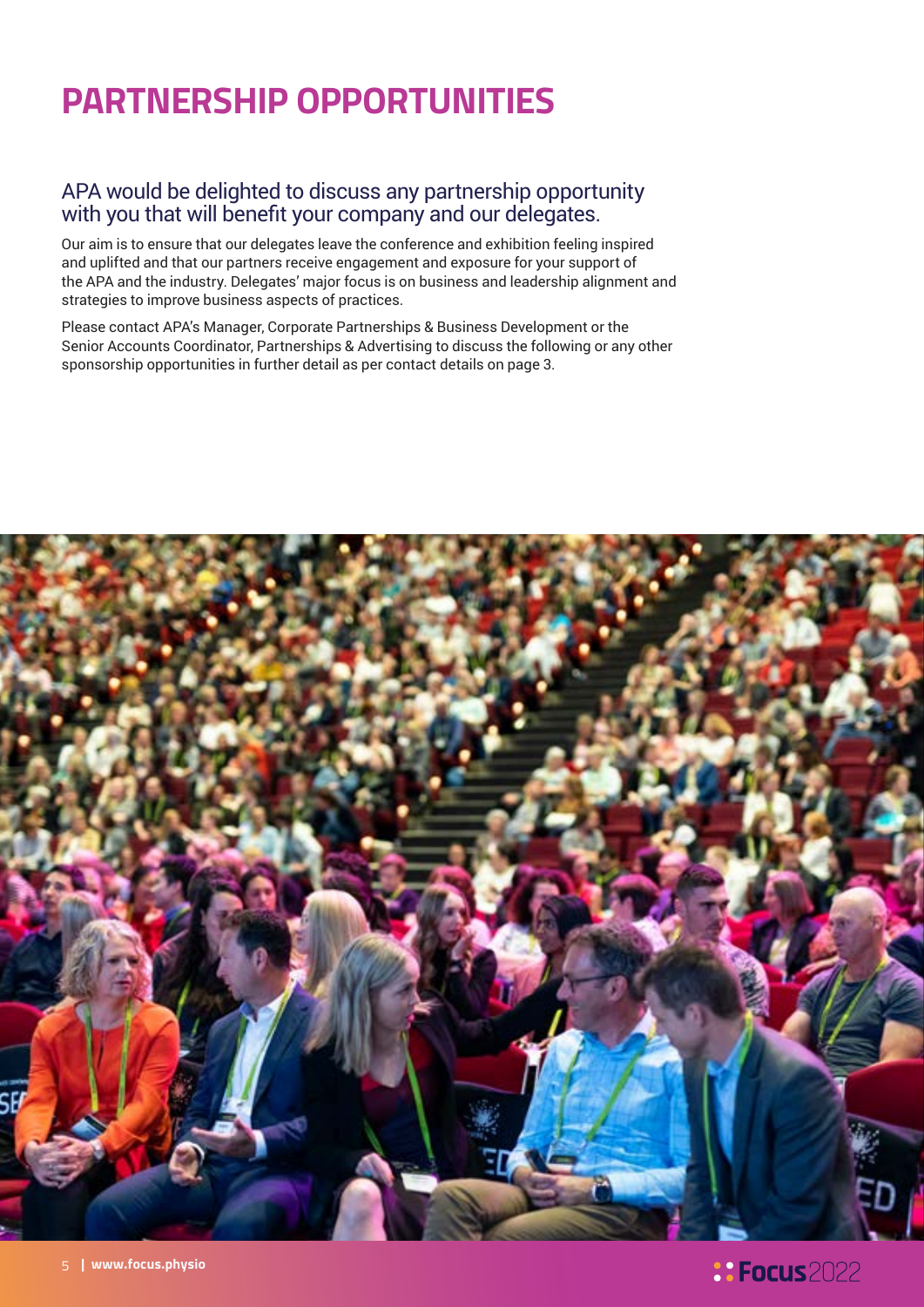## **PLATINUM PARTNER**

(Including Lanyards)

## **\$22,000** including GST (one available)

**SOLD**

### As the sole Platinum Partner of APA Conference, FOCUS 2022, your organisation will be the primary partner receiving the ultimate level of exposure and recognition during the event.

#### **Your entitlements as Platinum Partner include:**

- Recognition as the Platinum Partner, with your company logo appearing on most of the generated collateral:
	- Conference app (with hyperlink to your website)
	- Conference website (with hyperlink to your website)
	- Exhibition entrance signage.
- Corporate logo on all lanyards, which every attendee receives.
- Opportunity for a representative from your organisation to make a 2 minute presentation *(time and session to be advised to maximize partnership).*
- Company profile (100 words) featured on the conference website and conference app (with company logo).
- Opportunity for logo and message in one direct email communication.
- 30 day website banner on conference website (art to be supplied to specs).
- Two (2) 3m X 2m exhibition booths located in a prominent position.
- Four (4) complimentary exhibitor registrations including Welcome Reception and Conference Dinner tickets (not including access to conference sessions).

#### **Ticket Summary**

| <b>Exhibitor Registrations</b> |  |
|--------------------------------|--|
| <b>Welcome Reception</b>       |  |
| Conference Dinner              |  |

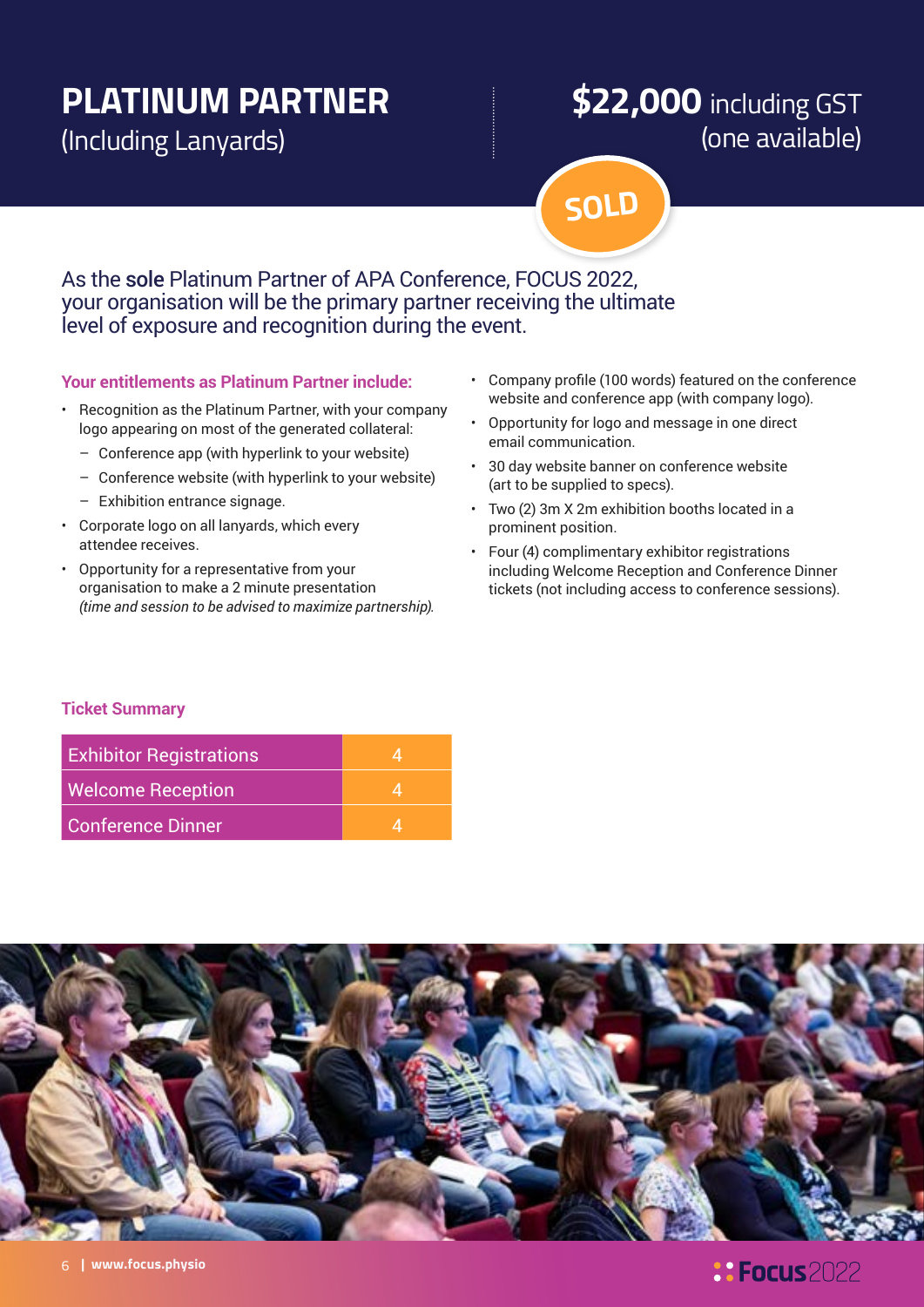## **GOLD PARTNER**

(Including Conference Dinner)

## **\$17,500** including GST (one available)

**SOLD**

### As the Gold Partner of APA Conference, FOCUS 2022, your organisation will receive a high level of exposure and recognition during the event.

The Conference Dinner event offers the opportunity to bring together delegates, exhibitors and speakers in an informal networking setting.

#### **Your entitlements as Gold Partner include:**

- Recognition as the Gold Partner, with your company logo on
	- Conference app (with hyperlink to your website)
	- Conference website (with hyperlink to your website)
	- Exhibition entrance signage.
- Company profile (100 words) featured on the conference website and conference app (with company logo).
- Opportunity for logo and message in one direct email communication.
- Acknowledgement as the Conference Dinner partner at the event and an opportunity for a 2 minute address (including logo on menu and a pull up sign at the entrance).
- 30 day website banner on conference website (art to be supplied to specs).
- One (1) 3m X 2m exhibition booth located in a prominent position.
- Two (2) complimentary exhibitor registrations, including Welcome Reception and Conference Dinner tickets (not including access to conference sessions).
- Two (2) additional complimentary Conference Dinner tickets.

#### **Ticket Summary**

| <b>Exhibitor Registrations</b> |  |
|--------------------------------|--|
| <b>Welcome Reception</b>       |  |
| Conference Dinner              |  |

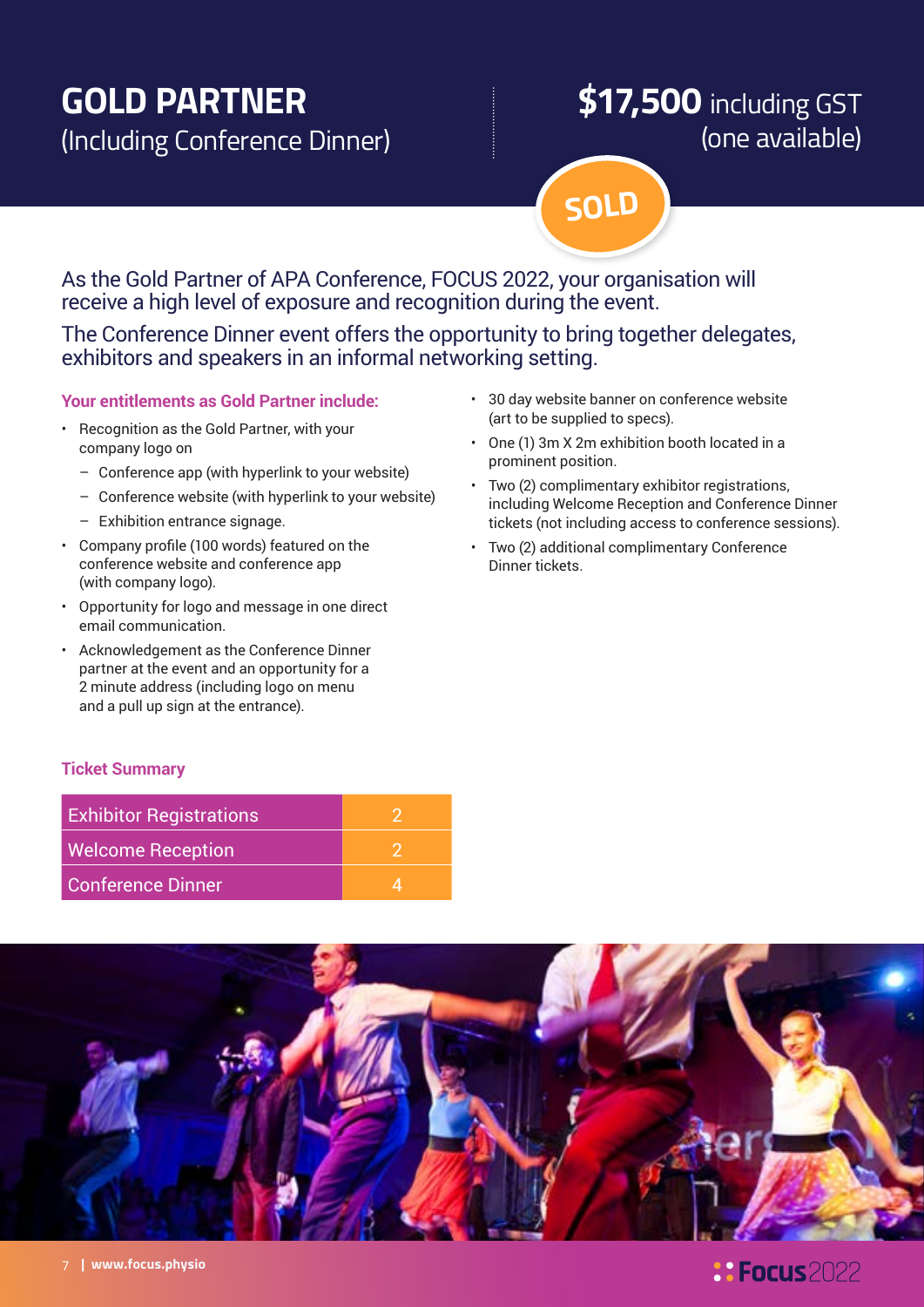## **SILVER PARTNER**

(Including Welcome Reception)

## **\$14,000** including GST (one available)

**SOLD**

### Silver Partnership extends the opportunity to be a major contributor to APA Conference, FOCUS 2022 plus sponsorship of the Welcome Reception.

#### **Your entitlements as Silver Partner include:**

- Recognition as the Silver Partner with your company logo on
	- Conference app (with hyperlink to your website)
	- Conference website (with hyperlink to your website)
	- Exhibition entrance signage.
- Company profile (100 words) featured on the conference website and conference app (with company logo).
- Opportunity for logo and message in one direct email communication.
- Acknowledgement as the Welcome Reception Partner (pull up banners) at the event and the opportunity for a 2 minute address.
- One (1) 3m X 2m exhibition booth located in a prominent position.
- Two (2) complimentary exhibitor registrations, including Welcome Reception and Conference Dinner tickets (not including access to conference sessions).

#### **Ticket Summary**

| <b>Exhibitor Registrations</b> |  |
|--------------------------------|--|
| <b>Welcome Reception</b>       |  |
| <b>Conference Dinner</b>       |  |



### *<u>: Focus</u> 2022*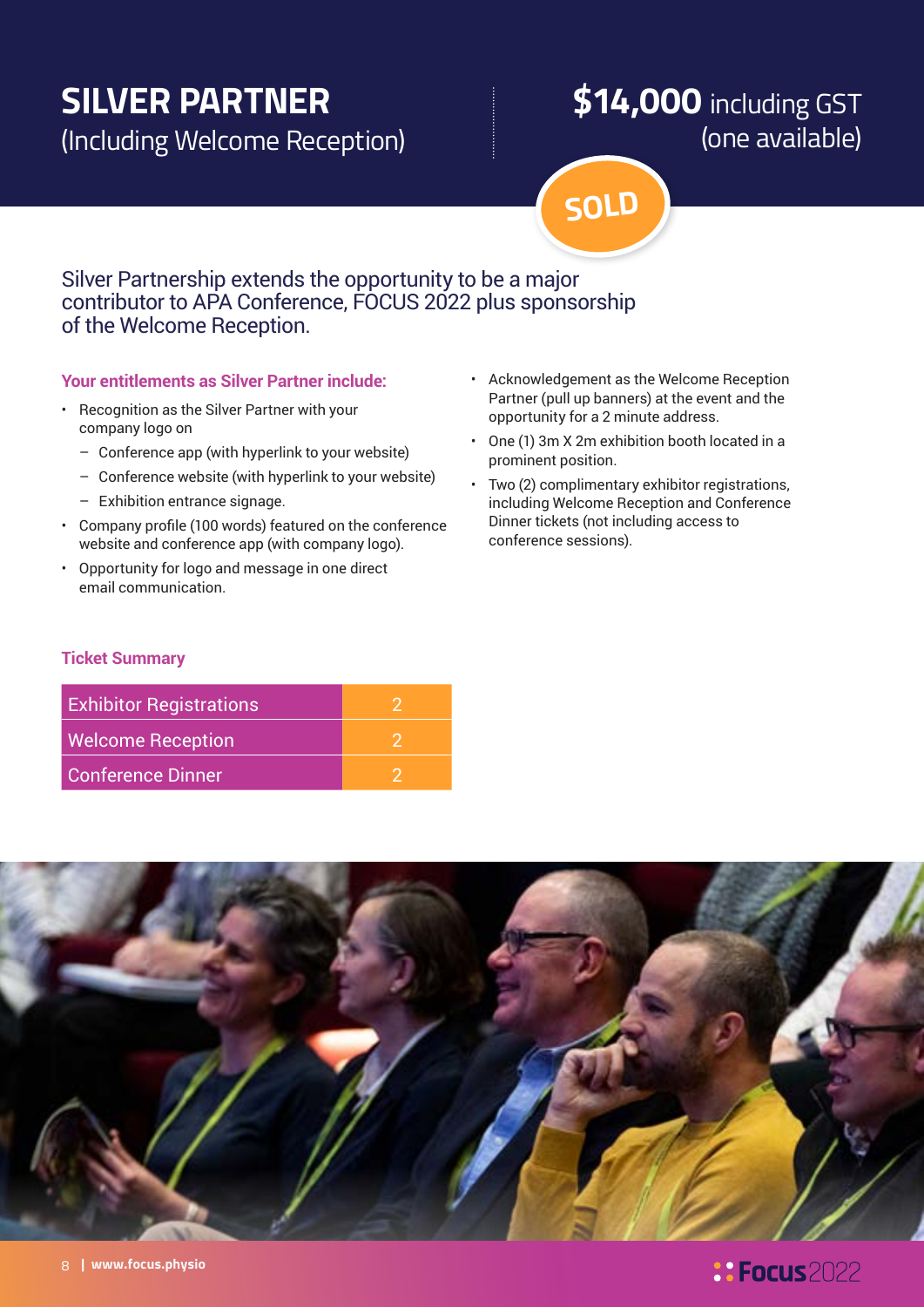## **BRONZE PARTNER**

(Including Delegate Satchel)

## **\$11,000** including GST (one available)

**SOLD**

#### As a Bronze partner of APA Conference, FOCUS 2022, your organisation will receive an extensive level of exposure and recognition.

#### **Your entitlements as Bronze Partner include:**

- Recognition as the Bronze Partner, with your company logo on:
	- Conference app (with hyperlink to your website)
	- Conference website (with hyperlink to your website)
	- Exhibition entrance signage.
- Company profile (100 words) featured on the conference website and conference app (with company logo).
- Corporate logo printed in prominent position in full colour on the satchel product alongside the conference logo.
- One (1) 3m X 2m exhibition booth located in a prominent position.
- Two (2) complimentary exhibitor registrations, including Welcome Reception and Conference Dinner tickets (not including access to conference sessions).

#### **Ticket Summary**

| <b>Exhibitor Registrations</b> |  |
|--------------------------------|--|
| <b>Welcome Reception</b>       |  |
| <b>Conference Dinner</b>       |  |

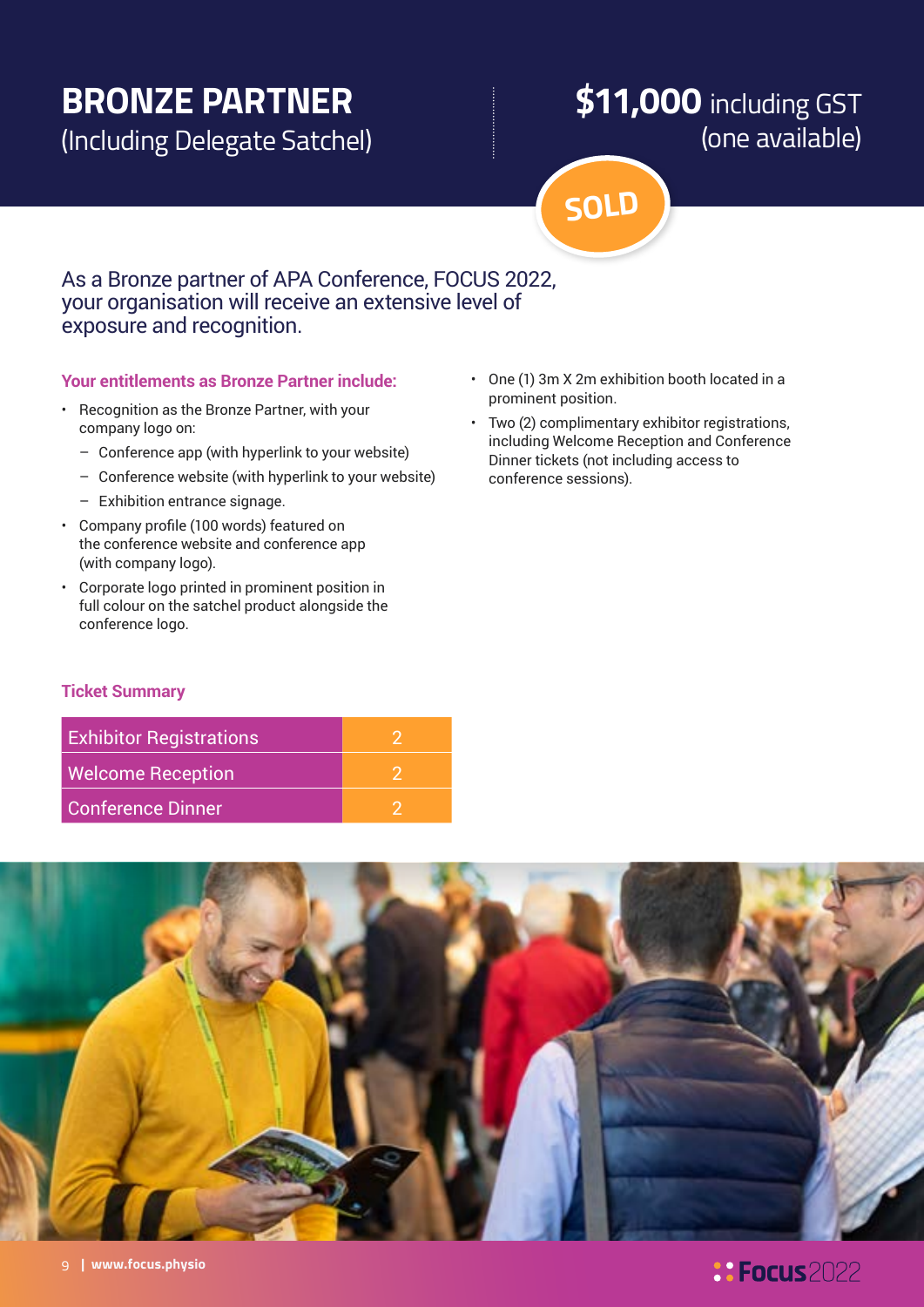## **COFFEE CART PARTNER**

## **\$8,000** including GST (one available)

**SOLD**

The Coffee Cart will operate for the duration of APA Conference, FOCUS 2022 from exhibition opening to afternoon tea each day.

#### **Your entitlements as Coffee Cart Partner include:**

- Recognition as the Coffee Cart Partner, with your company logo on:
	- Conference app (with hyperlink to your website)
	- Conference website (with hyperlink to your website)
	- Exhibition entrance signage
	- Two pull up banners with company branding (Partner to supply art work, APA will print banners)
	- 30 day website banner on conference website (art to be supplied to specs).
- Company profile (100 words) featured on the conference website and conference app (with company logo).
- Option to supply branded, reusable coffee cups (at sponsor cost).

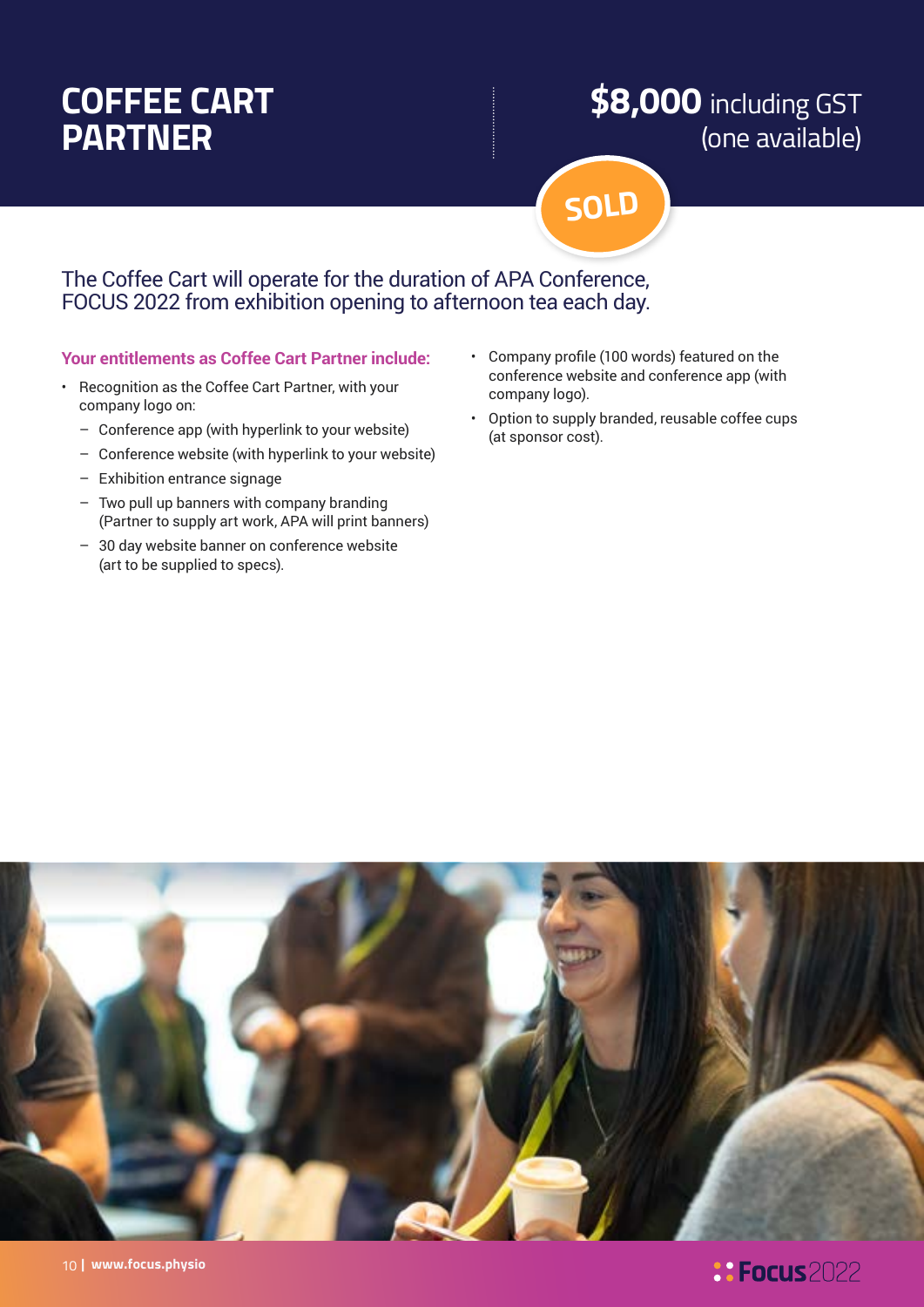## **CONFERENCE TECHNOLOGY PARTNER**

## **\$5,500** including GST (one available)

As the technology partner of APA Conference, FOCUS 2022, your organisation will receive an extensive level of exposure and recognition along with a platform to showcase your products to a targeted audience.

#### **Your entitlements as Technology Partner include:**

- Recognition as the Conference Technology Partner, with your company logo on:
	- Conference app (with hyperlink to your website) and allowance for brand advert banner
	- Conference website (with hyperlink to your website)
	- Exhibition entrance signage.
- Company profile (100 words) featured on the conference website and conference app (with company logo).
- Sponsorship of one session related to technology incorporating a 2 minute presentation. Partner and the APA to agree on session and speaker.
- 30 day website banner on conference website (art to be supplied to specs).
- One (1) 3m X 2m exhibition booth located in a prominent position.
- Two (2) complimentary exhibitor registrations, including Welcome Reception and Conference Dinner tickets (not including access to conference sessions).

#### **Ticket Summary**

| <b>Exhibitor Registrations</b> |  |
|--------------------------------|--|
| <b>Welcome Reception</b>       |  |
| <b>Conference Dinner</b>       |  |

## **STATIONERY PARTNER**

## **\$3,000** including GST (one available) **SOLD**

#### An opportunity to supply a variety of stationery such as pads and pens to go into all delegate satchels at APA Conference, FOCUS 2022.

#### **Your entitlements as Stationery Partner include:**

- Recognition as the Stationery Partner, with your company logo on:
	- Conference app (with hyperlink to your website)
	- Conference website (with hyperlink to your website)
	- Exhibition entrance signage.
- Company profile (100 words) featured on the conference website and conference app (with company logo).
- Supply of branded company pens and A4 or A5 pads to be placed in all delegate satchels *(Partner to supply or the APA can organise printing of the pads and charge back to company).*

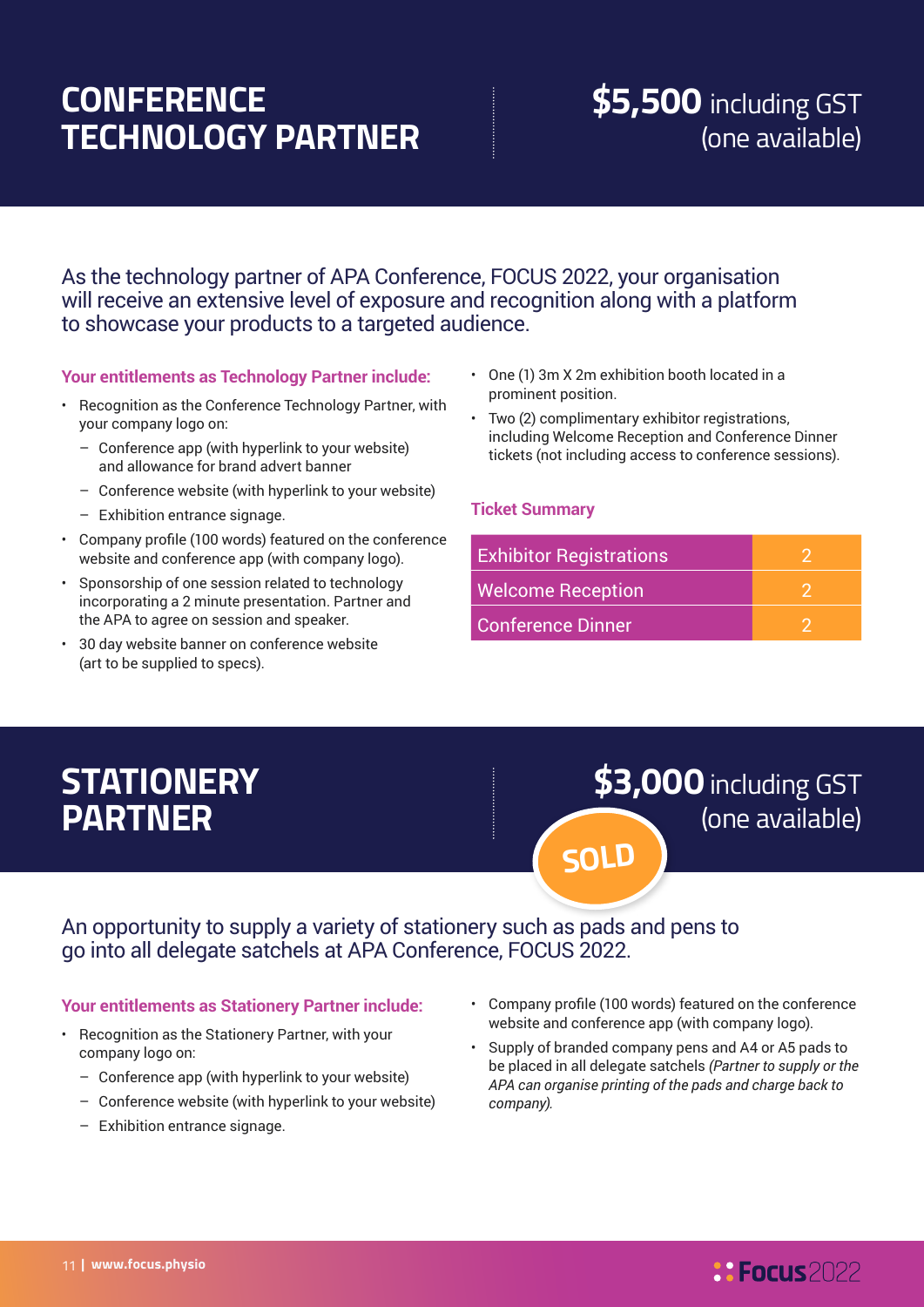## **PLENARY SESSION PARTNER**

## **\$1,100** including GST (five sessions available)

#### The plenary sessions form the most critical part of the conference with five sessions available to choose to partner with.

Please go to the conference website to review the sessions as they are confirmed and decide the best fit and alignment for your brand (opportunity is priced per plenary session).

*Note: the conference chair needs to approve potential partnerships.* 

#### **Your entitlements as Plenary Session Partner include:**

- Recognition as a Plenary Partner, with your company logo on:
	- Conference app (with hyperlink to your website)
	- Conference website (with hyperlink to your website)
	- Exhibition entrance signage.
- Company profile (100 words) featured on the conference website and conference app (with company logo).
- 2 minute presentation at the start of the plenary session.
- Ability to provide marketing collateral to delegates at the relevant session.

## **PHYSIOTHERAPY SUPPORT STAFF STREAM PARTNER**

**\$1,100** including GST (one available)

A dedicated conference stream will take place on Saturday 8 October, for physiotherapy practice support staff to attend. The stream involves three dedicated sessions over the day.

#### **Your entitlements as Support Staff Stream Partner include:**

- Recognition as Stream Partner, with your company logo on:
	- Conference app (with hyperlink to your website)
- Conference website (with hyperlink to your website)
- Exhibition entrance signage.
- Company profile (100 words) featured on the conference website and conference app (with company logo).
- 2 minute presentation at the start of the days sessions.

**SOLD**

• Ability to provide marketing collateral/gift to delegates attending this program.

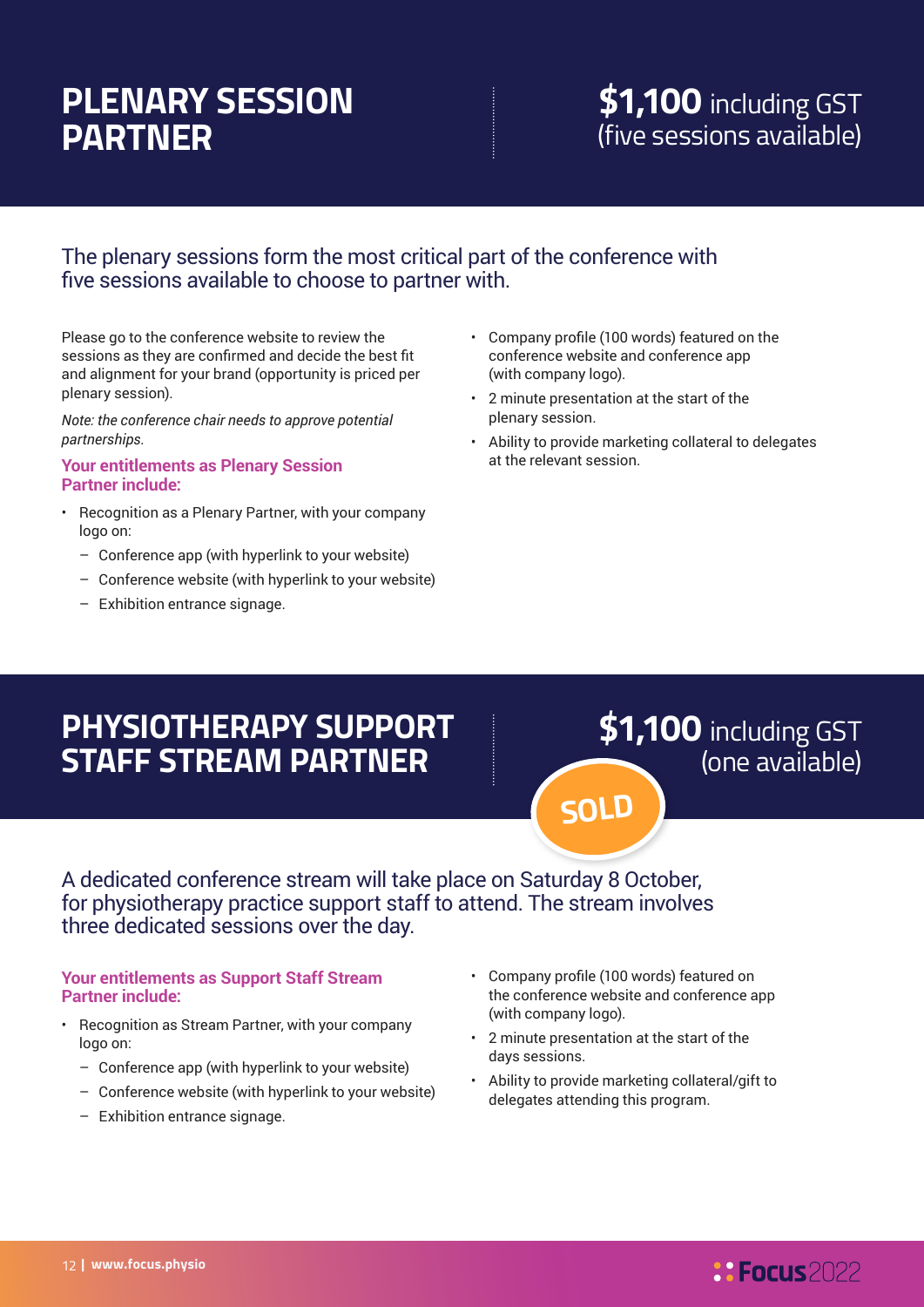## **SATCHEL GIFTS**

## **SATCHEL GIFTS**  (Limited Availability)

## **\$1,100** including GST

Include your company goods in the conference delegate satchels to maximise your exposure and promote your company as an integral part of the physiotherapy profession.

• One (1) \*satchel gift (to be approved by APA) to be placed in all delegate satchels *(Partner to supply).*

*\*To be booked in and sample sent to APA no later than 6 July 2022. Gifts need to be sent to provided address approx. end August (date to be confirmed).*

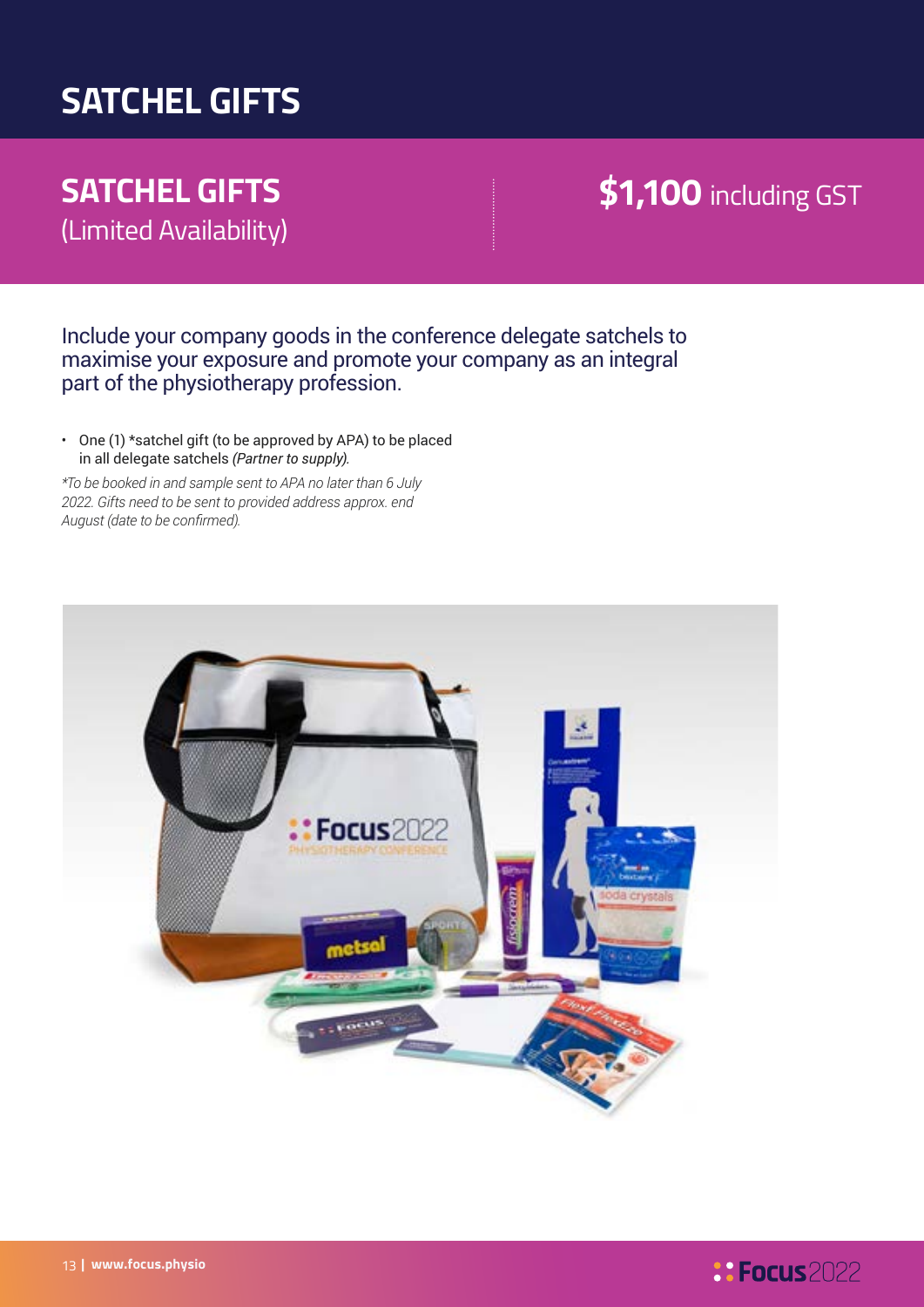## **EXHIBITING**

FOCUS 2022 Conference Exhibition will commence in the afternoon of Thursday 6 October and will conclude at the end of afternoon tea on Saturday 8 October. The exhibition will provide a unique marketing opportunity for exhibitors to meet with all delegates over the duration of the conference, with 30 minute morning tea and 30 minute afternoon tea breaks and 1 hour lunch daily.

## **EXHIBITION BOOTH 53,300** including GST

#### **Exhibition Booth Inclusions**

- One (1) Exhibition Booth comprising of 3m X 2m floor space with 2.4m high Octonorm white walls.
- Two LED spotlights (directional) and 1 x 4 amp power supply (4 outlets).
- Fascia sign of up to 30 characters for company name (single company name only).
- Promotion and recognition as an exhibitor, with your company logo on:
	- Conference app (with hyperlink to your website)
	- Conference website (with hyperlink to your website).
- Company profile (100 words) featured on the conference website and conference app (with company logo).
- Two (2) complimentary exhibitor registrations, including Welcome Reception and Conference Dinner tickets (not including access to conference sessions).



*Please note, this is an image of a corner booth*

Partnership will be secured with the return of a completed booking form (page 18) and payment as specified in the terms, to the APA. Exhibition booths will be allocated on a first come first served basis, with partners having priority over exhibitors.

\* Due to Privacy & Confidentiality the APA will not supply a delegate list. Included in the cost of your booth is the supply of a Tracking App to enable you to scan and collect data from delegates.

#### **Ticket Summary**

| <b>Exhibitor Registrations</b> |  |
|--------------------------------|--|
| <b>Welcome Reception</b>       |  |
| Conference Dinner              |  |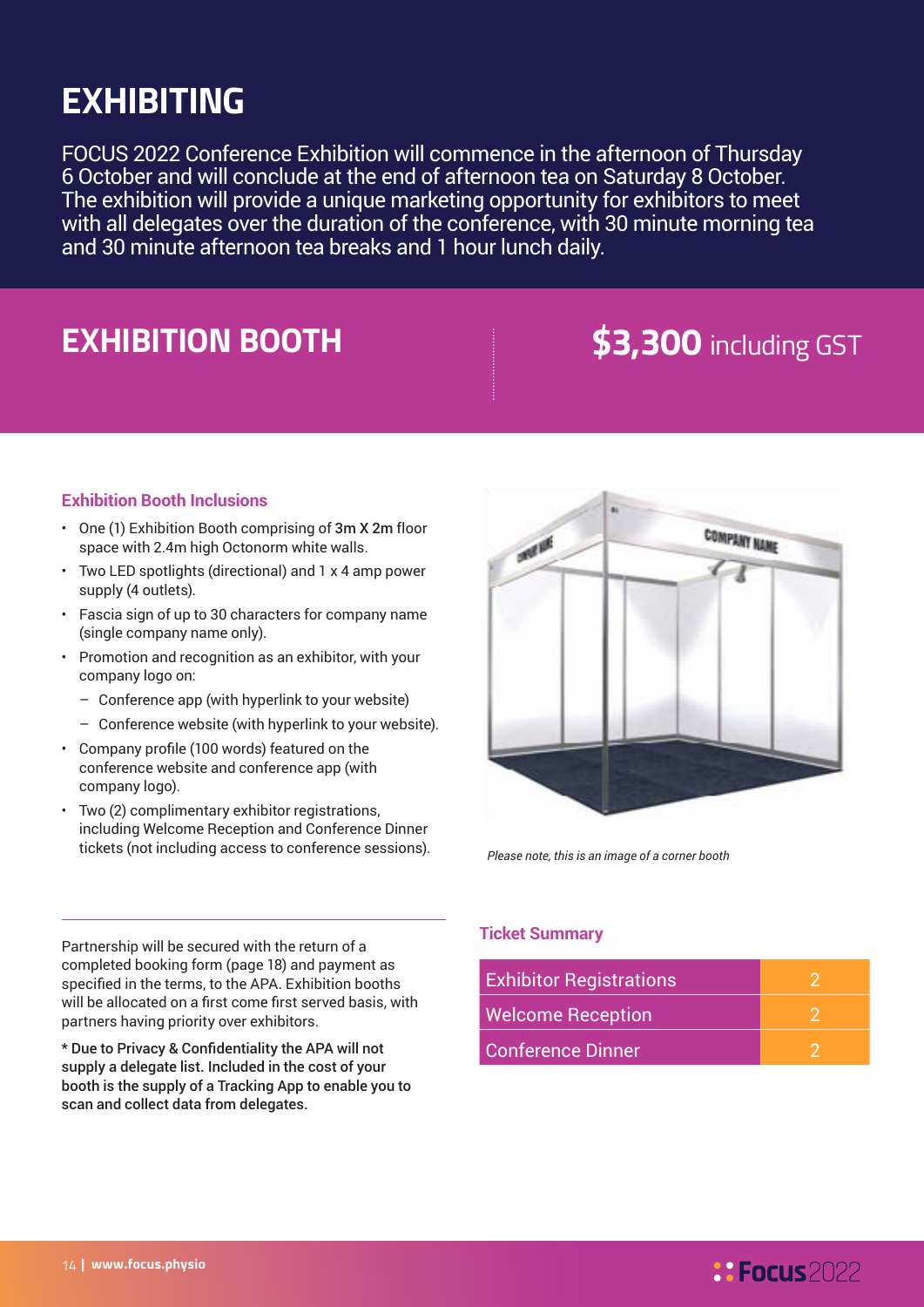### **EXHIBITOR INSURANCE:**

All exhibitors are responsible for their own insurance, including public liability. Exhibitors must provide a copy of their insurance policy and certificate of currency upon request.

### **EXHIBITOR REGISTRATION INCLUSIONS**

(as per *inclusions* listed above within your partnership or exhibition package):

- Conference exhibition registration for the duration of the conference.
- Daily catering (morning tea, lunch, and afternoon tea).
- Social events Welcome Reception, Conference Dinner.
- Conference satchel (one per booth).

### **EXHIBITOR REGISTRATION ADDITIONAL COSTS**

(not as per your *inclusions* listed above within your partnership or exhibition package):

#### **Additional Exhibitor Registration:**

\$220 per person for three days (total). *This is to cover the cost of catering for any additional (not included within your partnership inclusions) exhibitor staff for Thursday through Saturday. This does not include access to conference sessions or the conference dinner.*

#### **Additional Exhibitor Social Tickets:**

\$85 Welcome Reception, \$150 Conference Dinner.

#### **Delegate Registration:**

Available at a discounted rate please contact events@australian.physio

Delegate registration will allow access to conference sessions, social functions and the exhibition.

### **EXHIBITOR SCHEDULE:**

| <b>Thursday</b><br><b>6 October 2022</b> | <b>Exhibition Build</b>                            |  |
|------------------------------------------|----------------------------------------------------|--|
| <b>Thursday</b>                          | Exhibitor Bump In (am)                             |  |
| 6 October 2022                           | <b>Conference Day One</b>                          |  |
|                                          | <b>Exhibition Open 12.00pm</b>                     |  |
|                                          | <b>Welcome Reception</b>                           |  |
| <b>Friday</b>                            | <b>Conference Day Two</b>                          |  |
| <b>7 October 2022</b>                    | <b>Exhibition</b>                                  |  |
| <b>Saturday</b>                          | <b>Conference Day Three</b>                        |  |
| <b>8 October 2022</b>                    | <b>Conference Dinner</b>                           |  |
|                                          | <b>Exhibition and Exhibitor</b><br><b>Bump Out</b> |  |

*Confirmed dates and times for the exhibitor schedule will be provided in the Exhibition Manual.*

### **EXHIBITION MANUAL**

An Exhibition Manual will be provided to all confirmed partners closer to the event. This comprehensive manual will include all the details you'll need in the lead up to this event to plan your participation, including bump-in/bump-out schedule, venue details (parking, OH&S, accommodation, cleaning, deliveries, etc), electrical equipment tag and testing, key dates, how to achieve the best return on your time and investment, and much more.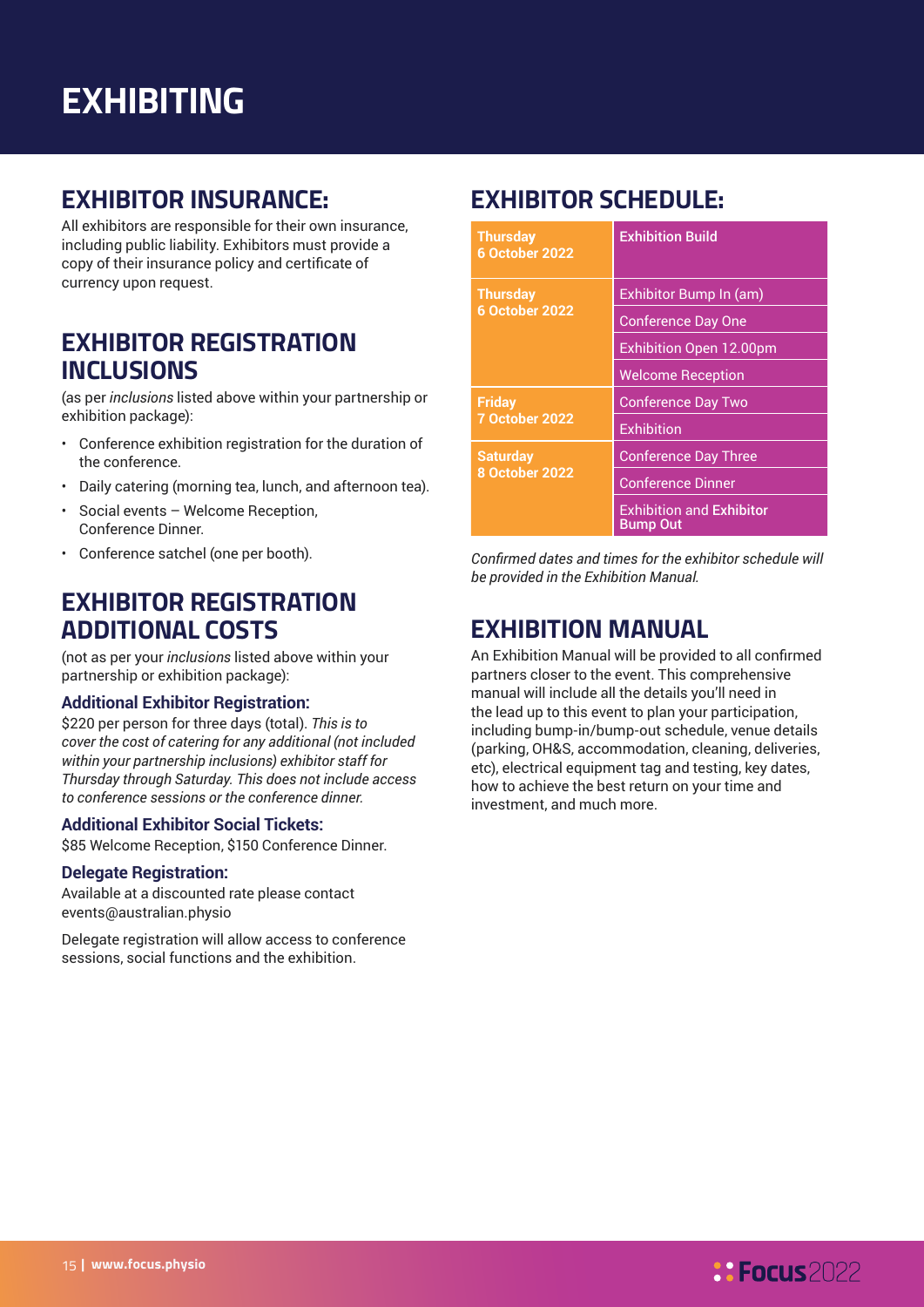## **EXHIBITION FLOOR PLAN**

#### **Grand Ballroom 1 Crown Perth**

*Please check the conference web site for an up to date [floor plan](https://focus.physio/sponsorship-and-exhibition/) showing available, sold and reserved booths before completing the booking form.*



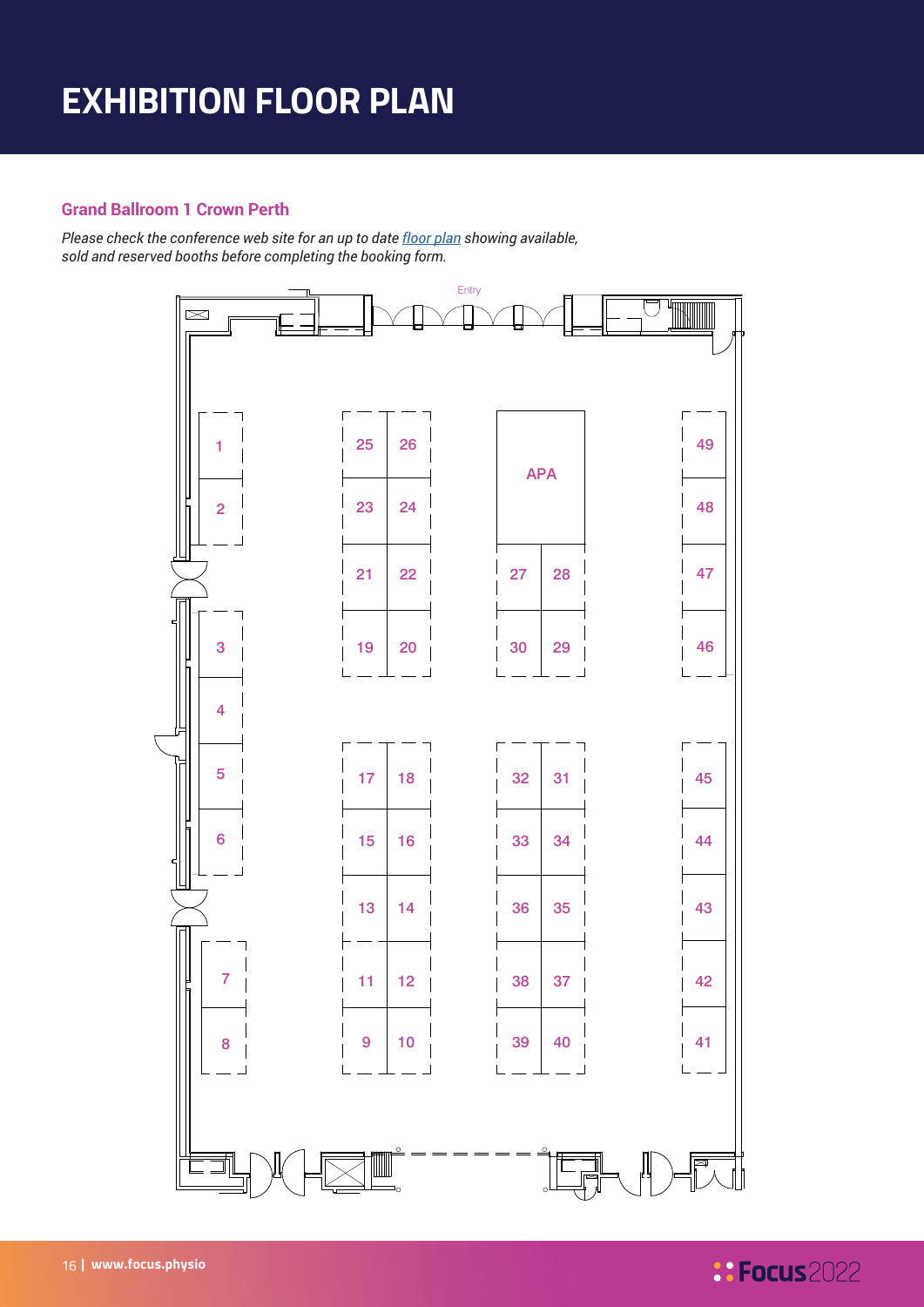## **TERMS & CONDITIONS**

### **PAYMENT CONDITIONS**

- 1. All prices listed are Australian dollars, and include 10% Australian Goods and Services Tax (GST).
- 2. A deposit of 30% must be received by the APA within 14 days of your booking (failure to do so will result in the cancellation of your booking), with a further 30% due by no later than 6 April 2022 and the balance due to be paid by no later than 6 July 2022. The Australian Physiotherapy Association will provide a letter of confirmation together with a tax invoice for the full amount payable.
- 3. Partnerships will be allocated strictly in accordance with the date of receipt of the signed application form and confirmed deposit payment.
- 4. Participation in the event is not permitted until the full payment has been confirmed.
- 5. Cheques should be payable to the Australian Physiotherapy Association and must be drawn by an Australian bank. For direct debit payments:

#### Name of Account:

AUSTRALIAN PHYSIOTHERAPY ASSOCIATION BSB: 083 – 170 ACCOUNT #: 489250709 Ref: FOCUS2022 (and your organisation name) Bank: NATIONAL AUSTRALIA BANK LIMITED

#### Bank Address:

129 – 135 ELGIN STREET CARLTON VIC 3053

- 6. Cancellation Policy: In the event of cancellation, a 50% fee will apply prior to 6 July 2022. No refunds will be made for cancellations after this date. Partial refunds on Exhibition Booths (less an administration fee of \$220.00) may occur if the cancelled booth is resold.
- 7. The Australian Physiotherapy Association reserves the right of refusal of any application.

### **TERMS & CONDITIONS**

- 1. The Australian Physiotherapy Association will take all diligent care to fulfil the above mentioned partnership commitments. The Partners and Exhibitors must ensure that they take out appropriate public, liability and other insurance to cover risks which may arise due to their involvement in the Conference and Exhibition, and that the insurance is maintained at all relevant times.
- 2. The Partners and Exhibitors must indemnify and hold the APA harmless in respect of all damages, injuries, costs, claims, demands, liabilities, and expenses, however they may arise and whoever may make them in connection with or arising out of the Conference and Exhibition.
- 3. Partners and Exhibitors are responsible for the security of all their equipment and materials while at the conference.
- 4. The Australian Physiotherapy Association and Crown Events and Conferences, Perth will not be held liable for damage or loss of goods or equipment while at the conference.
- 5. Partners and Exhibitors are responsible for providing all their requirements i.e. banners, promotional material and any other required material within the specified timelines outlined in this prospectus and the Exhibitor Manual (to be supplied).
- 6. Whilst every care is taken in program content/ structure, the Australian Physiotherapy Association reserves the right to alter/substitute components of the event as deemed appropriate.
- 7. Exhibition booths are allocated on a sole entity basis, unless otherwise agreed to by the Australian Physiotherapy Association. Cross promotion is prohibited.
- 8. Partners and Exhibitors must abide by the rules and trading policies implemented by the Australian Physiotherapy Association and Crown Events and Conferences, Perth.
- 9. Bump in and bump out times must be strictly adhered to.

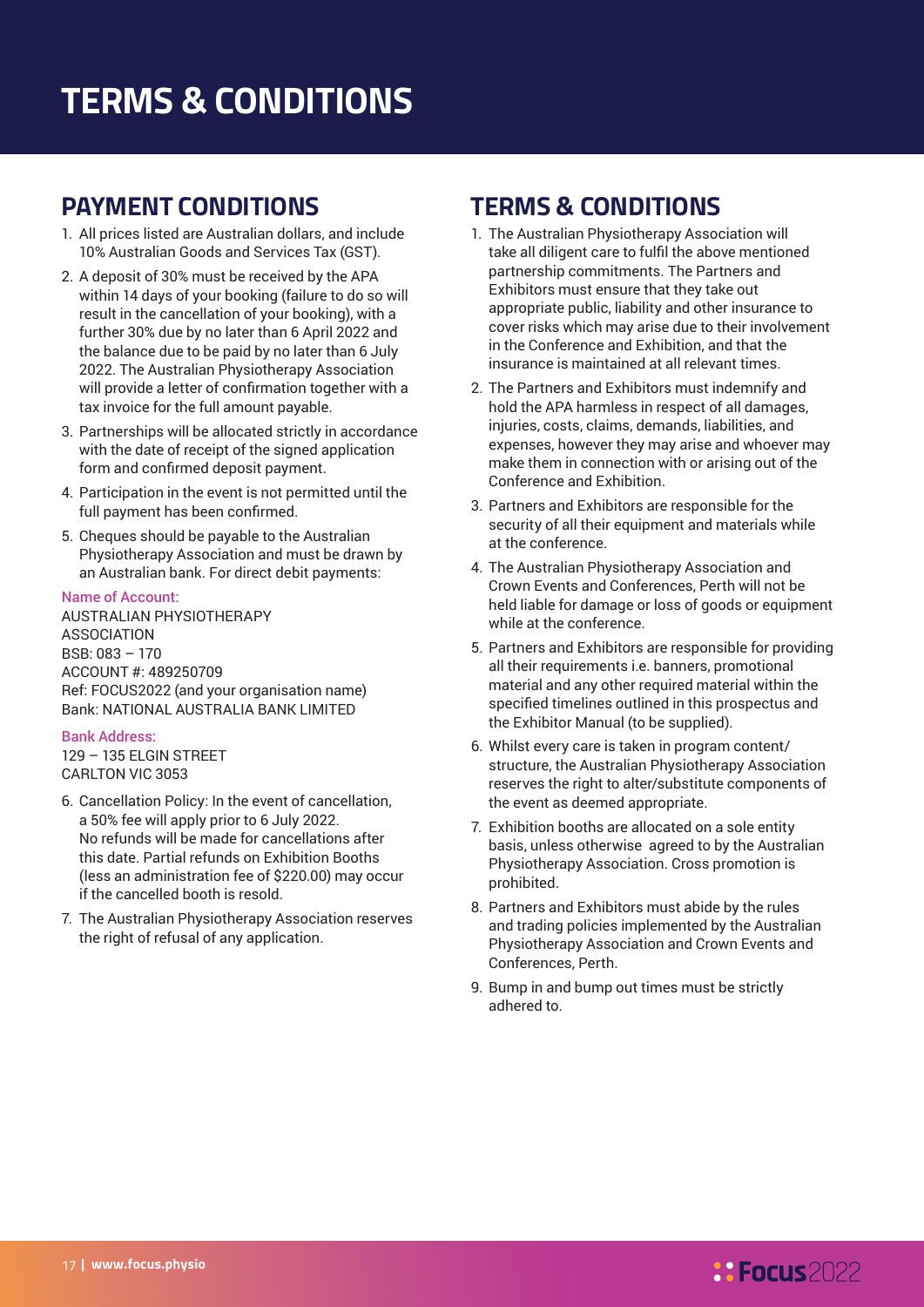## **PARTNER & EXHIBITOR APPLICATION FORM**



| Company name:   |           |        |
|-----------------|-----------|--------|
| Contact person: |           |        |
| Position:       |           |        |
| Address:        |           |        |
| City:           | Postcode: | State: |
| Phone:          | Mobile:   |        |
| Email:          |           |        |
|                 |           |        |

|                                              | Investment<br>(AUD) | <b>Booking</b><br>(please tick) |
|----------------------------------------------|---------------------|---------------------------------|
| <b>Platinum Partner</b>                      | \$22,000            | SOLD                            |
| Gold Partner -<br><b>Conference Dinner</b>   | \$17,500            | SOLD                            |
| Silver Partner -<br><b>Welcome Reception</b> | \$14,000            | SOLD                            |
| Bronze Partner -<br>Delegate Satchel         | \$11,000            | <b>SOLD</b>                     |
| <b>Coffee Cart Partner</b>                   | \$8,000             | SOLD                            |
| <b>Technology Partner</b>                    | \$5,500             |                                 |
| <b>Stationery Partner</b>                    | \$3,000             | <b>SOLD</b>                     |
| *Plenary Session Partner                     | \$1,100             |                                 |
| <b>Support Staff Stream Partner</b>          | \$1,100             | SOLD                            |

### **Packages (including GST) Satchel Gift (including GST)**

|                     | Investment   Booking<br>(AUD) | (please tick) |
|---------------------|-------------------------------|---------------|
| <b>Satchel Gift</b> | \$1.100                       |               |

### **Exhibitor (including GST)**

|                    | Investment<br>(AUD) | Booking<br>(please tick) |
|--------------------|---------------------|--------------------------|
| Single Booth 2 X 3 | \$3,300             |                          |
| Double Booth 2 X 6 | \$6,600             |                          |

**8: Focus** 2022

\*Please nominate session:

Please refer to the exhibition floor plan on the conference website & indicate your preferred booth number. Booths will be allocated on a first in first served basis.

|                                                                                                                                                 | <b>1st Choice</b> | <b>2nd Choice</b> | <b>3rd Choice</b> |
|-------------------------------------------------------------------------------------------------------------------------------------------------|-------------------|-------------------|-------------------|
| Booth number (refer to floor plan on page 16)                                                                                                   |                   |                   |                   |
| Name to be used for Exhibition Fascia and all promotional material<br>(please ensure you supply a logo in EPS format to reflect this branding). |                   |                   |                   |

ALL VALUES ABOVE ARE IN AUSTRALIAN DOLLARS